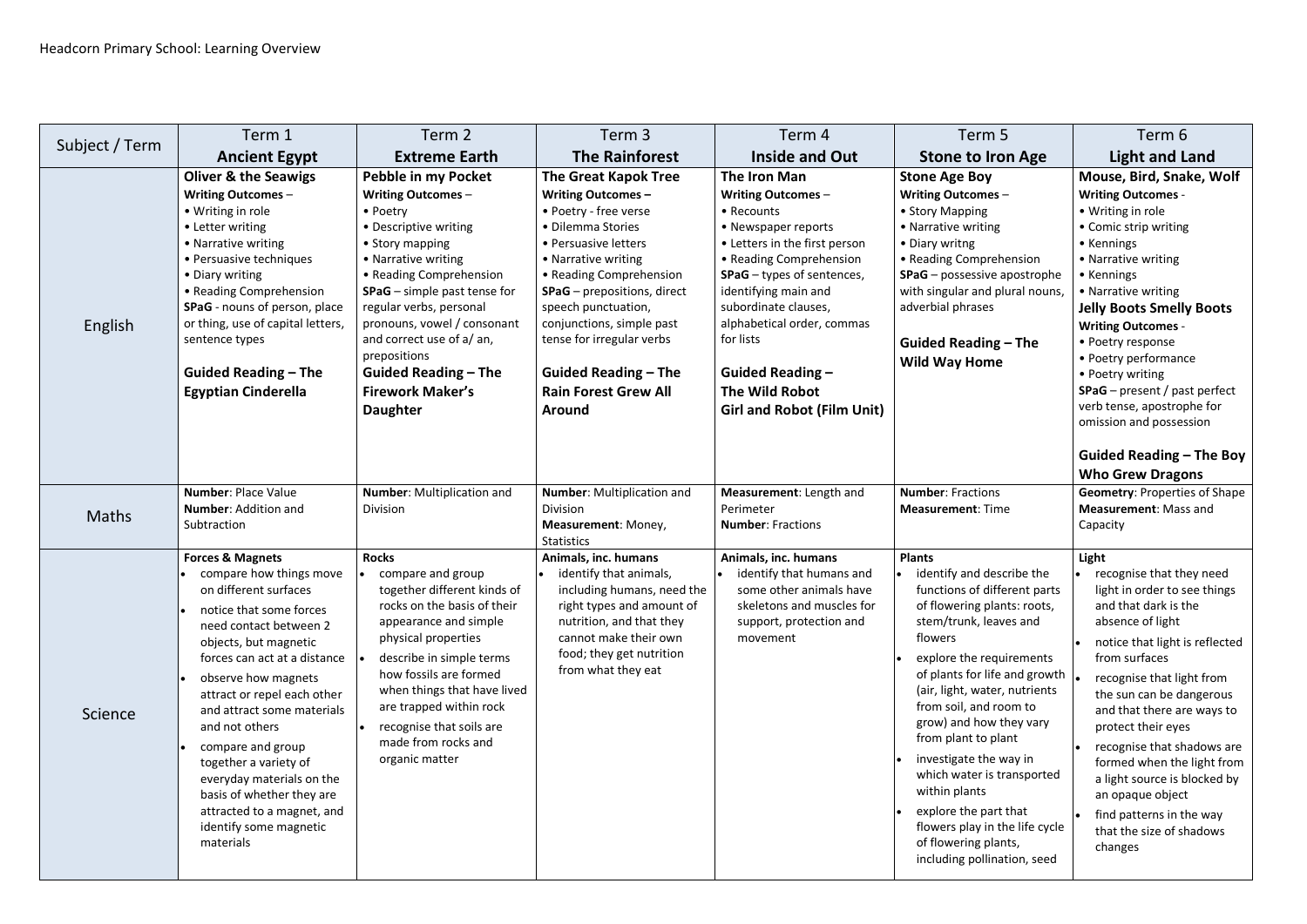|           | describe magnets as having<br>2 poles<br>predict whether 2 magnets<br>will attract or repel each<br>other, depending on which<br>poles are facing                                                                          |                                                                                                                                                                                                                         |                                                                                                                                                                                                                |                                                                                                                                                                                                                                                                     | formation and seed<br>dispersal                                                                                                                                                                                                                                                                                                   |                                                                                                                                                                                                                                                                              |
|-----------|----------------------------------------------------------------------------------------------------------------------------------------------------------------------------------------------------------------------------|-------------------------------------------------------------------------------------------------------------------------------------------------------------------------------------------------------------------------|----------------------------------------------------------------------------------------------------------------------------------------------------------------------------------------------------------------|---------------------------------------------------------------------------------------------------------------------------------------------------------------------------------------------------------------------------------------------------------------------|-----------------------------------------------------------------------------------------------------------------------------------------------------------------------------------------------------------------------------------------------------------------------------------------------------------------------------------|------------------------------------------------------------------------------------------------------------------------------------------------------------------------------------------------------------------------------------------------------------------------------|
| Geography |                                                                                                                                                                                                                            | <b>Extreme Earth</b><br>How and why volcanoes,<br>earthquakes, tornadoes and<br>tsunamis occur and the ways<br>in which they affect people<br>and the environment.                                                      | <b>Rainforests</b><br>The layers of the forest and its<br>animal inhabitants, the unique<br>climate found in the tropics,<br>the conservation issues<br>surrounding the destruction of<br>rainforest habitats. | The UK<br>The geography of the UK $-$<br>comparing the different<br>countries of the UK and using<br>an atlas to locate major cities.<br>Exploring the physical and<br>human features of the UK's<br>landscapes and examining its<br>industries and energy sources. |                                                                                                                                                                                                                                                                                                                                   |                                                                                                                                                                                                                                                                              |
| History   | <b>Ancient Egypt</b><br>How and where the ancient<br>Egyptians lived using sources<br>as evidence, mummification<br>and the discovery of<br>Tutankhamun's tomb,<br>hieroglyphs and compare<br>different gods and goddesses |                                                                                                                                                                                                                         |                                                                                                                                                                                                                |                                                                                                                                                                                                                                                                     | <b>Stone Age to Iron Age</b><br>How the Stone Age to Bronze<br>Age period impacted on life in<br>Britain, how early man<br>survived in a harsh<br>environment, why Skara Brae<br>was important for<br>understanding life in the Stone<br>Age, how copper mining was<br>crucial to the Bronze Age and<br>why Stonehenge was built. | <b>Stone Age to Iron Age</b><br>How copper mining was crucial to<br>the Bronze Age and why<br>Stonehenge was built. Children<br>will also learn about why Iron Age<br>people developed hillforts and<br>how important Druids were in<br>Iron Age Britain.                    |
| R.E.      | L2.7What does it mean to be a<br><b>Christian in Britain today?</b><br>Pupils will learn about what<br>Christians do at home, in<br>church and in the wider<br>community and why these<br>things are important to them.    | L2.7What does it mean to be a<br><b>Christian in Britain today?</b><br>Pupils will learn about what<br>Christians do at home, in<br>church and in the wider<br>community and why these<br>things are important to them. | L2.1 What do people believe<br>about God?<br>Discuss and describe some of<br>the ways in which Christians,<br>Hindus and Muslims describe<br>God.                                                              | <b>L2.5 Festivals</b><br>To learn about different<br>religious and spiritual ways of<br>life as shown through festival<br>and celebration. We have<br>chosen to focus on Easter,<br>Pesach in Judaism and Eid ul<br>Fitr in Islam                                   | L2.4 Why do people pray?<br>To describe how different<br>people pray and make<br>connections between what<br>people believe about prayer<br>and what they do when they<br>pray.                                                                                                                                                   | L2.2 Why is the Bible<br>important?<br>To explore questions about<br>what the Bible says and how<br>the bible is used and valued in<br>Christian communities today.<br>They will explore which stories<br>are special and why and what<br>can we learn from sacred<br>books? |
| Art       | <b>Ancient Egypt</b><br>Exploring the use of pencil,<br>pastels and paint to create<br>Egyptian God portraits,<br>cartouches and Death Masks.                                                                              |                                                                                                                                                                                                                         |                                                                                                                                                                                                                |                                                                                                                                                                                                                                                                     | <b>Fruit and Vegetables</b><br>Using observational drawings<br>of fruit and vegetables to<br>develop pencil, colour and<br>painting skills. To explore the<br>work of the designer, Carl<br>Warner.                                                                                                                               | <b>Insects</b><br>Using pencil, colour, mosaic<br>design, and sculpture to create<br>artwork of insects. To explore<br>the work of a range of 'Insect'<br>artists, in particular, Louise<br>Bourgeois and Jennifer Angus                                                     |
| D.T.      |                                                                                                                                                                                                                            | <b>Volcanoes</b><br>The children will design and<br>construct their own erupting<br>volcano. They will consider the<br>most effective materials to use<br>and evaluate their success.                                   | The Great Bread Bake Off<br>Study the history of bread<br>production, then investigate and<br>evaluate existing bread products.<br>Design, make and evaluate their<br>own bread product.                       | <b>Mechanical Posters</b><br>Children will design and make<br>their own posters using<br>different types of lever and<br>linkage mechanisms to<br>advertise The Iron Man. They                                                                                      |                                                                                                                                                                                                                                                                                                                                   |                                                                                                                                                                                                                                                                              |